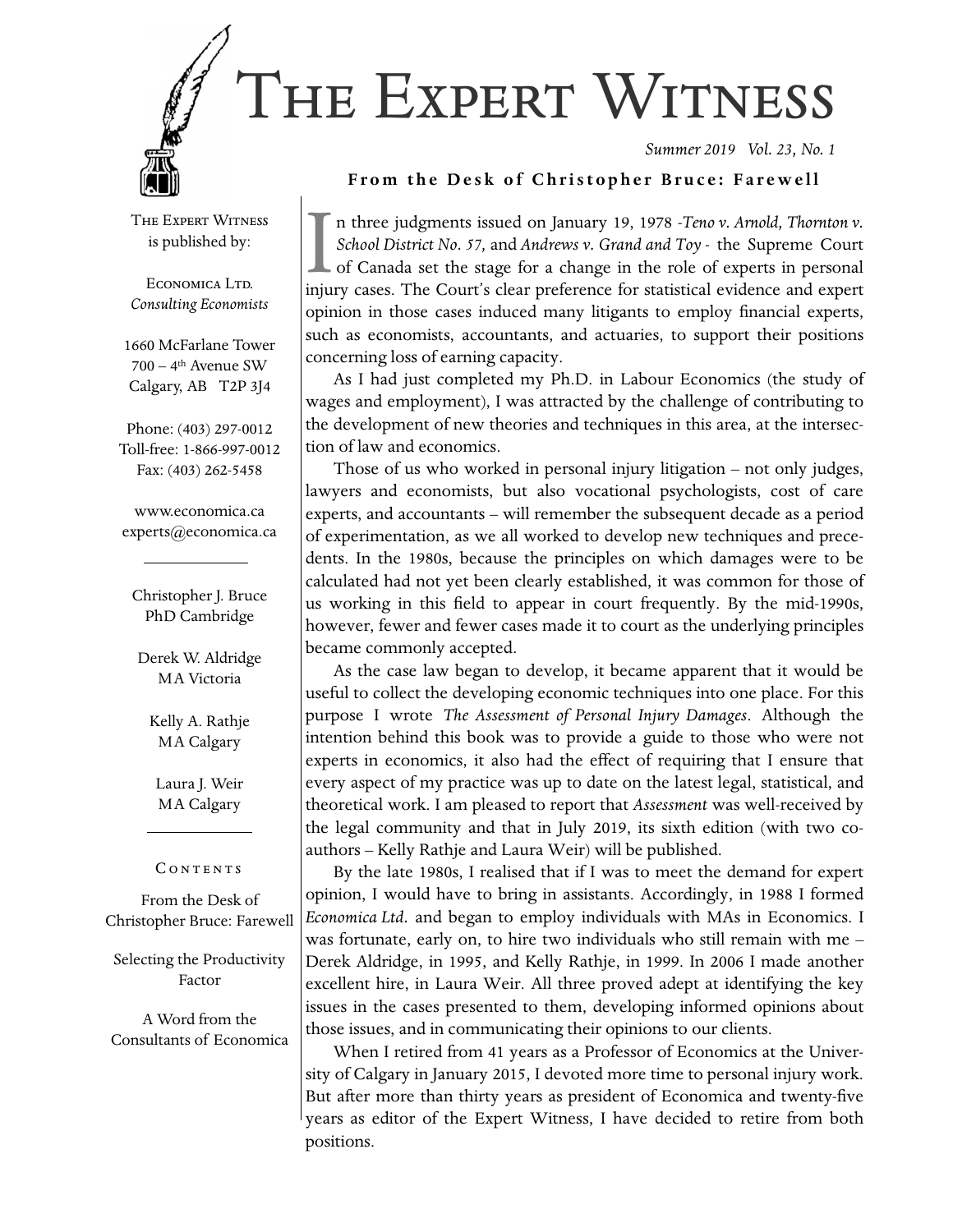Effective August 1, 2019 ownership will be transferred to Derek, Kelly, and Laura who, I am confident, will continue to offer the professional service that has been our trademark.

I have enjoyed my involvement in the personal injury field. The issues have been intellectually challenging and the individuals who work in the field have all acted in a most professional and collegial manner. Thanks to all of you who have entrusted your files to Economica. I will maintain my interest in economics, which has been a lifelong passion, and will continue to follow the personal injury litigation field where I have made so many friends and acquaintances. I wish all of you the very best.

# **Selecting the Productivity Factor**

#### *Christopher Bruce, Derek Aldridge, Kelly Rathje, and Laura Weir*

One of the most important determinants of the plaintiff's future earnings is the rate at which those earnings will grow. There are two broad determinants of this rate. First, each individual benefits from increases that arise from gains in experience, promotions, and job changes. Second, as the economy grows, the earnings of all individuals rise with it - the source of the popular aphorism "a rising tide lifts all boats." The purpose of this article is to summarise the most recent research concerning the latter rate, which economists call the *real rate of growth of earnings*, and which the courts often refer to as the *productivity factor*.

We divide our discussion into three parts: In the first, we define what we mean by real rate of growth of earnings. In the second, we provide two types of statistical evidence concerning that rate. Finally, we argue that the most reliable projections of that rate are obtained from agencies that specialise in making such projections. We conclude that those projections indicate that real earnings will grow at approximately 1.25 to 1.50 percent per year in the long run.

### 1. Definition: Real rate of growth of earn**ings**

Assume that it has been observed that economy-wide earnings have increased at five percent per year. This "observed" rate is referred to as the *nominal* rate of growth of earnings. Economists divide this rate into two factors: those due to increases in the average level of prices, the rate of *price inflation*, and those due to increases in the purchasing power of wages, the *real rate of growth* of earnings.

For example, if the rate of price inflation has been two percent per year, the first two percent of a five percent nominal increase will be needed just to allow individuals to buy the same set of goods that they had been able to purchase before the price increase. The remaining approximately three percent will be available to purchase additional goods. That three percent is called the real rate of growth of earnings.

As there is a strong consensus in the financial community that the long-run rate of price inflation will be approximately two percent, the forecast of wage growth can focus on the real rate of growth. [The financial community widely believes that the rate of inflation will be two percent because (a) that is the rate that the Bank of Canada has targeted since 1996; and (b) the Bank has managed to maintain the actual rate of inflation near its target since the latter was introduced.]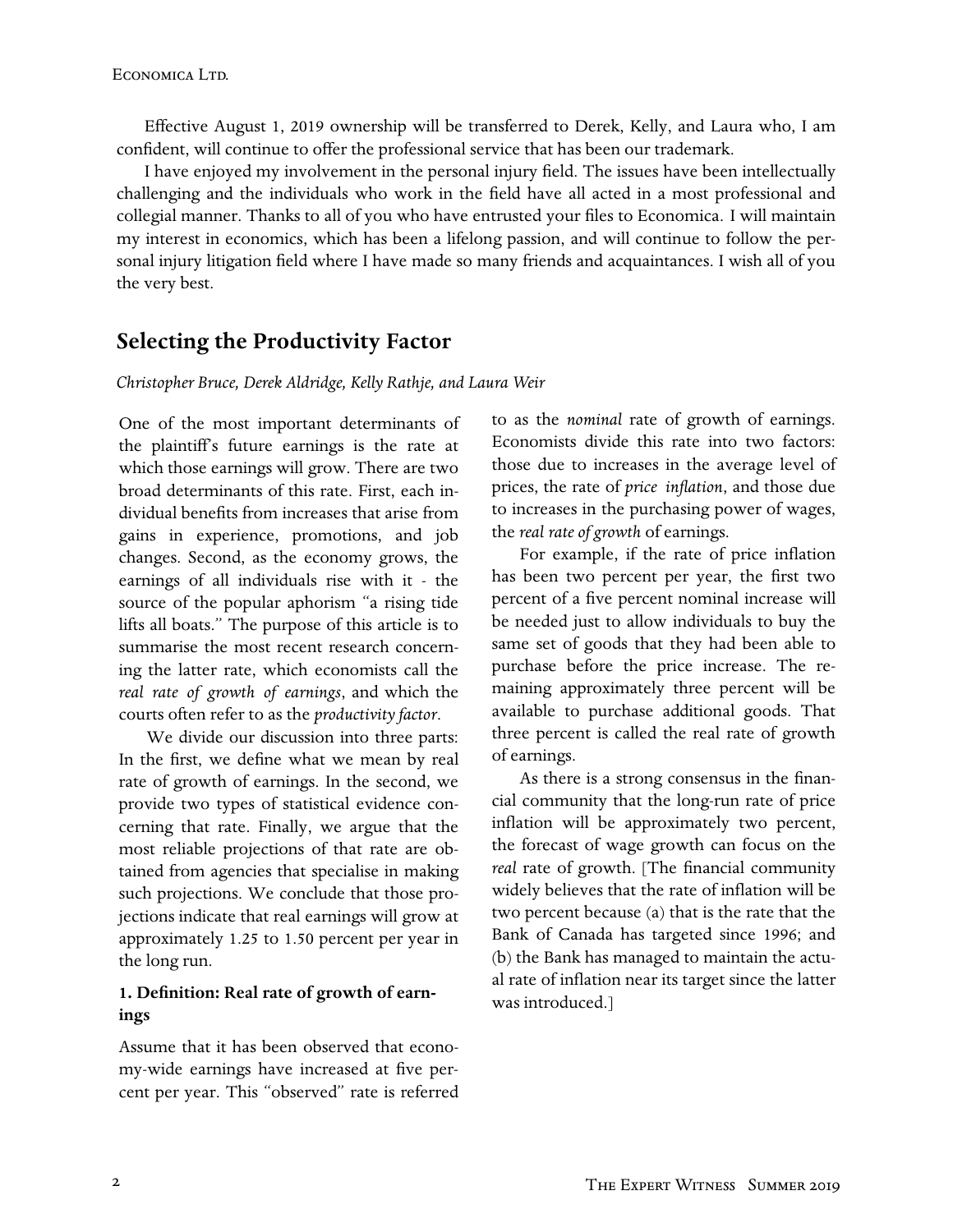## **2. Methods of predicting the real rate of growth of earnings**

In the long run, if workers are to be able to purchase more goods with their earnings (that is, if real wages are to rise), they must produce more goods. Hence, it is commonly argued that long-run increases in average real earnings must approximate long-run increases in average output per worker. As the latter is often called the *rate of growth of productivity*, the terms "real rate of growth of earnings" and "rate of growth of productivity" are often used interchangeably in the courts. Although this conflation could be misleading in the short run, when deviations between the two are common, if we are concerned with lifetime changes in a plaintiff's earnings, projections of productivity growth can substitute for projections of real wage growth.

In this section, we provide two types of data concerning the growth of both real earnings and productivity. In the first, projections assume that past growth rates will continue into the future. In the second, models of the growth of the economy are used to derive predictions concerning growth of wages and productivity.

### *2.1 Historical data*

In Table 1, we compare Alberta wage and price inflation, from 2001/2002 through 2017/2018. It is seen from this table that over the 2012- 2018 time frame, which coincided with a considerable economic downturn in the Alberta economy (2014-2016), price inflation was higher than wage inflation. However, a longerterm perspective finds that wage inflation averaged approximately 0.78 percent *higher* than price inflation over the ten-year period 2008-2018; and approximately 1.0 percent higher than price inflation over the seventeen-year period 2001-2018.

| Table 1: Alberta Wage and Price Inflation |  |  |  |
|-------------------------------------------|--|--|--|
| 2001-2018                                 |  |  |  |

|                               |                               |           | Difference |
|-------------------------------|-------------------------------|-----------|------------|
|                               |                               |           | between    |
|                               |                               |           | wage and   |
| Time                          | Wage                          | Price     | price      |
| frame                         | inflation                     | inflation | inflation  |
| 2001/2002                     | 2.58%                         | 3.43%     | $-0.85%$   |
| 2002/2003                     | 3.49%                         | 4.42%     | $-0.93%$   |
| 2003/2004                     | 3.34%                         | 1.40%     | 1.94%      |
| 2004/2005                     | 5.68%                         | 2.14%     | 3.54%      |
| 2005/2006                     | 4.99%                         | 3.88%     | 1.10%      |
| 2006/2007                     | 5.91%                         | 4.93%     | 0.97%      |
| 2007/2008                     | 5.92%                         | 3.18%     | 2.74%      |
| 2008/2009                     | 2.85%                         | $-0.14%$  | 2.99%      |
| 2009/2010                     | 4.48%                         | 0.99%     | 3.49%      |
| 2010/2011                     | 4.38%                         | $2.44\%$  | 1.94%      |
| 2011/2012                     | 3.45%                         | 1.12%     | 2.33%      |
| 2012/2013                     | 3.52%                         | 1.44%     | 2.09%      |
| 2013/2014                     | 3.76%                         | 2.57%     | 1.20%      |
| 2014/2015                     | $-0.30\%$                     | 1.15%     | $-1.46%$   |
| 2015/2016                     | $-2.38%$                      | 1.08%     | $-3.46%$   |
| 2016/2017                     | 1.02%                         | 1.54%     | $-0.52%$   |
| 2017/2018                     | 1.62%                         | 2.47%     | $-0.84%$   |
|                               | 2001-2018 average (17 years): |           | 0.96%      |
| 2008-2018 average (10 years): |                               |           | 0.78%      |
| 2012-2018 average (6 years):  |                               |           | $-0.50%$   |

Source:

· Wage inflation: Alberta average weekly earnings (industrial aggregate group), unadjusted for seasonal variations, all employees, including overtime. Table 281-0026.

· Price inflation: Consumer price index for Alberta, all items. Table 326-0020.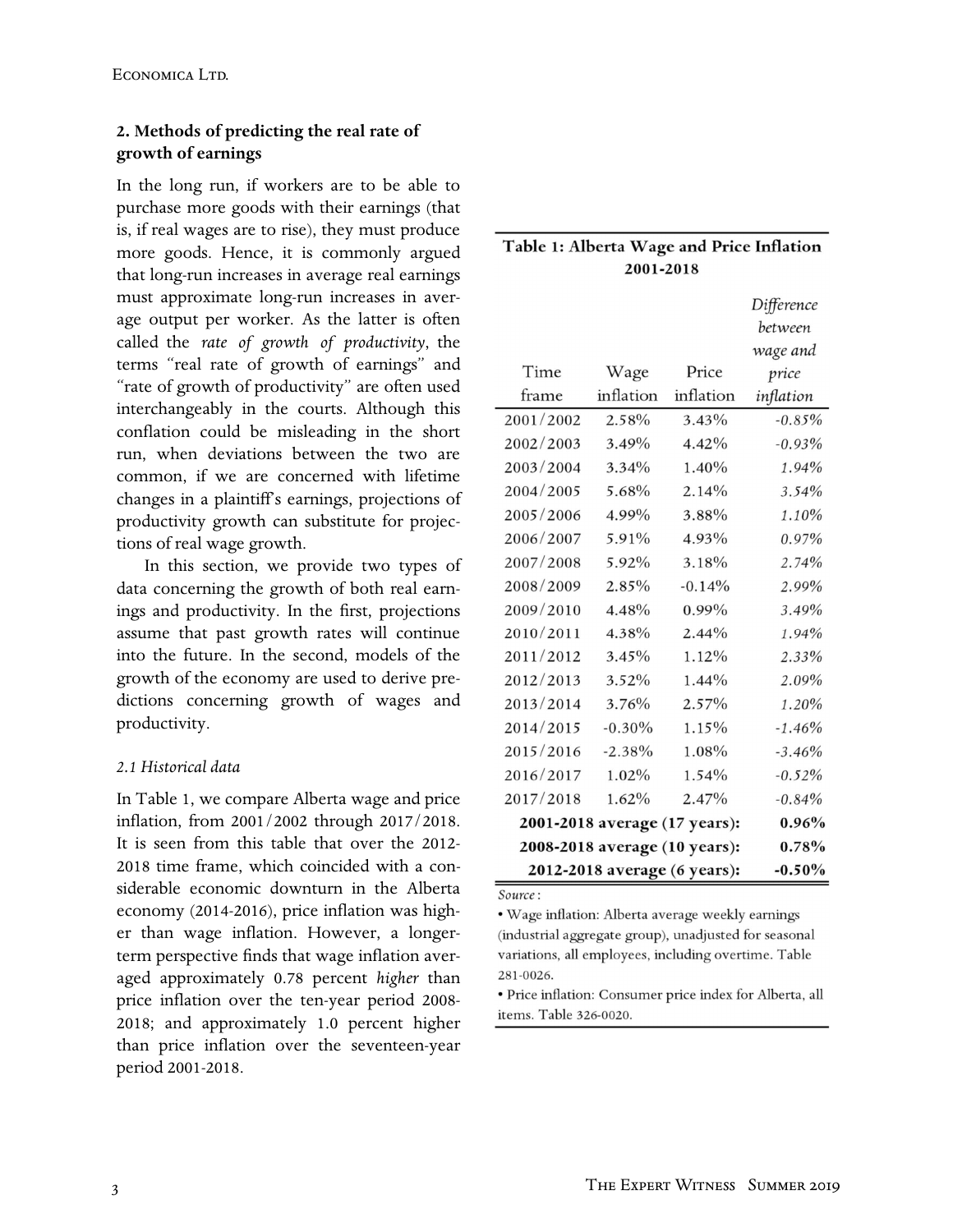If it is assumed that the experience of the last two decades or so is indicative of what will happen in the next few decades, then the data in Table 1 suggest that the real rate of growth of wages will be approximately 1.0 percent per year.

The data reported in Table 2, obtained from Statistics Canada, suggest that Canadian labour productivity has increased at an average annual rate of approximately 1.23 percent over the past 37 years (from 1982 through 2018), and  $0.88$  percent over the last five years (2014-2018).

| Table 2: Labour Productivity: Canada |                          |      |              |  |  |
|--------------------------------------|--------------------------|------|--------------|--|--|
| 1982-2018                            |                          |      |              |  |  |
|                                      | Labour                   |      | Labour       |  |  |
| Year                                 | productivity             | Year | productivity |  |  |
| 1982                                 | 1.49%                    | 2001 | 1.89%        |  |  |
| 1983                                 | 3.21%                    | 2002 | 1.76%        |  |  |
| 1984                                 | 3.72%                    | 2003 | $0.04\%$     |  |  |
| 1985                                 | 1.24%                    | 2004 | $0.65\%$     |  |  |
| 1986                                 | $-1.13%$                 | 2005 | 2.42%        |  |  |
| 1987                                 | 0.75%                    | 2006 | 1.19%        |  |  |
| 1988                                 | 1.29%                    | 2007 | $-0.05\%$    |  |  |
| 1989                                 | $0.07\%$                 | 2008 | $-0.70\%$    |  |  |
| 1990                                 | $-0.49%$                 | 2009 | $0.34\%$     |  |  |
| 1991                                 | $0.08\%$                 | 2010 | 0.76%        |  |  |
| 1992                                 | 2.32%                    | 2011 | 1.72%        |  |  |
| 1993                                 | $2.01\%$                 | 2012 | $-0.09\%$    |  |  |
| 1994                                 | 2.53%                    | 2013 | 1.42%        |  |  |
| 1995                                 | 1.10%                    | 2014 | 3.18%        |  |  |
| 1996                                 | $-0.71%$                 | 2015 | $-0.69\%$    |  |  |
| 1997                                 | $2.32\%$                 | 2016 | $0.30\%$     |  |  |
| 1998                                 | 2.56%                    | 2017 | 1.93%        |  |  |
| 1999                                 | 3.34%                    | 2018 | $-0.33\%$    |  |  |
| 2000                                 | 4.02%                    |      |              |  |  |
|                                      | Past 5 years (2014-2018) |      | $0.88\%$     |  |  |
|                                      | 10 years (2009-2018)     |      | 0.86%        |  |  |
| 37 years (1982-2018)<br>1.23%        |                          |      |              |  |  |

Source: Cansim table 383-0008. Labour productivity is a measure of real gross domestic product (GDP) per hour worked.

Again, a forecast of 1.0 to 1.25 percent seems to be supported by the data.

### *2.2 Forecasting Agencies*

We have identified five reputable, independent agencies that provide public projections of either real wages or labour productivity. We summarise their long-run projections in Table 3, below.

| Table 3: Predictions of Long-Run Changes in Real Wages |  |  |  |
|--------------------------------------------------------|--|--|--|
| and Labour Productivity                                |  |  |  |

|                                                                          |                    |                                    | Predicted    |  |
|--------------------------------------------------------------------------|--------------------|------------------------------------|--------------|--|
|                                                                          | Time               | Factor being                       | growth       |  |
| Agency                                                                   | period             | Predicted                          | rate $(\% )$ |  |
| Parliamentary                                                            |                    |                                    |              |  |
| Budget Officer <sup>a</sup>                                              |                    | 2017 - 2091 Real wages             | 1.10         |  |
| Centre for Study of                                                      |                    | 2014 - 2038 Labour<br>productivity | 1.00         |  |
| Living Standards <sup>b</sup>                                            |                    |                                    |              |  |
| Policy and                                                               |                    |                                    |              |  |
| <b>Economic Analysis</b>                                                 |                    | 2010 - 2040 Real wages             | 1.45         |  |
| Program                                                                  |                    |                                    |              |  |
| Superintendent of                                                        |                    | Average                            |              |  |
| Financial                                                                | 2020 - 2060 weekly |                                    | 1.20         |  |
| Institutions <sup>d</sup>                                                |                    | earnings                           |              |  |
| Conference Board                                                         | 2022 - 2036        | Real personal                      |              |  |
| of Canada <sup>e</sup>                                                   |                    | income                             | 1.80         |  |
| Sources:                                                                 |                    |                                    |              |  |
| a. Office of the Parliamentary Budget Officer, Ottawa, September 2018.   |                    |                                    |              |  |
| b. Centre for the Study of Living Standards, 2015.                       |                    |                                    |              |  |
| c. Policy and Economic Analysis Program, University of Toronto,          |                    |                                    |              |  |
| November 2013.                                                           |                    |                                    |              |  |
| d. Office of the Superintendent of Financial Institutions, Ottawa, 2017. |                    |                                    |              |  |
| e The Conference Board of Canada Ottawa 2019                             |                    |                                    |              |  |

Table 3 suggests that reputable forecasting agencies are predicting that real wages will grow at approximately 1.25 to 1.50 percent per year over the next two or three decades.

#### **3. Selecting a forecast**

Our experience is that most financial experts have relied on historical figures, such as those we reported in Tables 1 and 2, to project the rate of growth of real wages/productivity. For two reasons, we caution against acceptance of this approach.